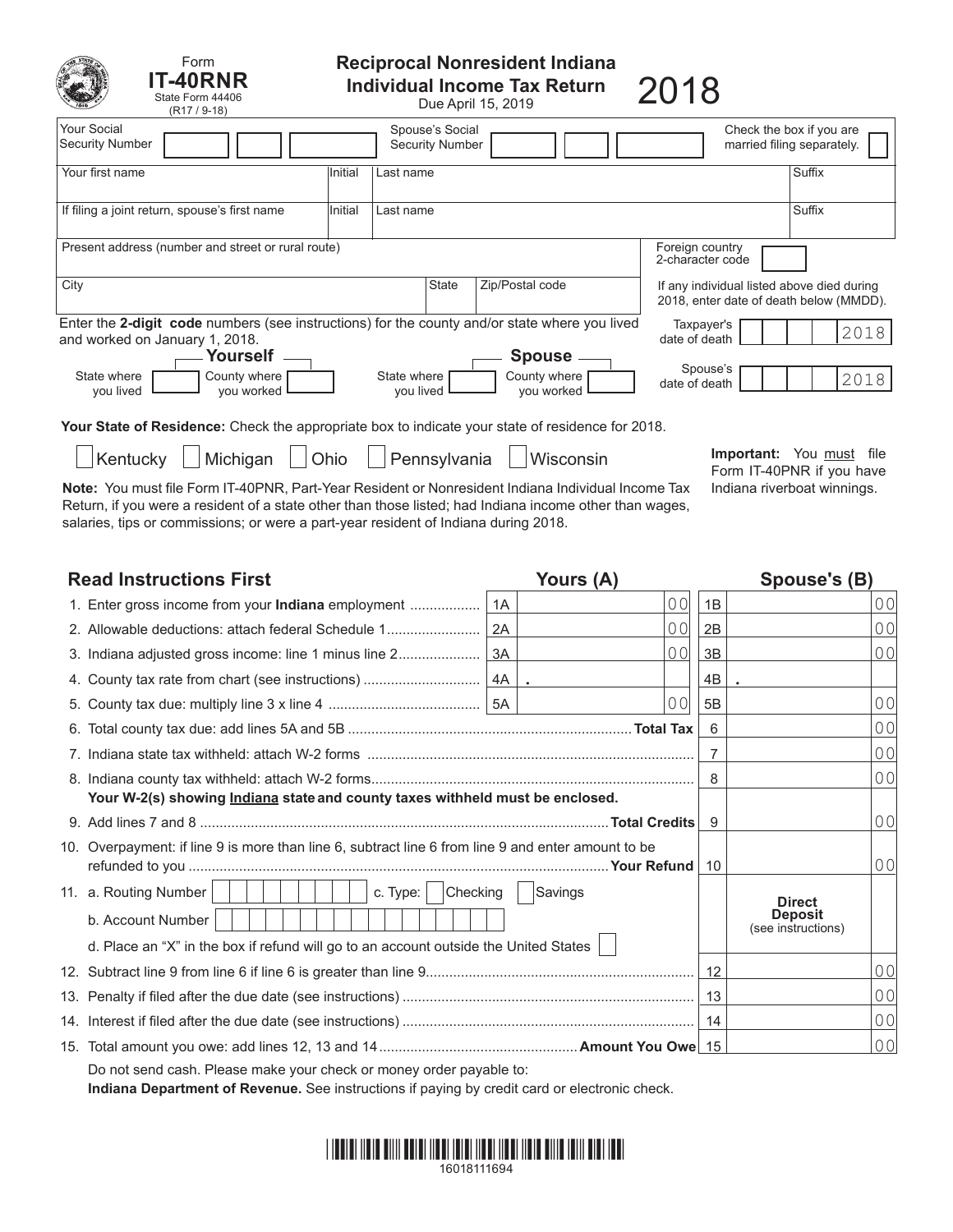## **Extension of time to file**

Place "X" in box if you have filed a federal extension of time to file, Form 4868, or made an online extension payment.

Place "X" in box if you have filed an Indiana extension of time to file, Form IT-9, or made an Indiana extension payment online. **Authorization**

Under penalty of perjury, I have examined this return and all attachments and to the best of my knowledge and belief, it is true, complete and correct. I understand that if this is a joint return, any refund will be made payable to us jointly and each of us is liable for all taxes due under this return. Also, my request for direct deposit of my refund includes my authorization to the Indiana Department of Revenue to furnish my financial institution with my routing number, account number, account type and Social Security number to ensure my refund is properly deposited. I give permission to the Department to contact the Social Security Administration to confirm that the Social Security number(s) used on this return is correct.

| Your Signature     | Date | Daytime telephone number             |
|--------------------|------|--------------------------------------|
| Spouse's Signature | Date | Email address where we can reach you |
|                    |      |                                      |

# **I authorize the Department to discuss my return with my personal representative (see below).**

**Yes No If yes, complete the information below.**

## **Personal Representative's Name** (please print)

|                     | PTIN <sup>1</sup>        |
|---------------------|--------------------------|
| Telephone<br>number | Address L                |
| Address             | City                     |
| City                | Zip Code<br>State        |
| Zip Code<br>State   | Preparer's<br>signature: |

• If enclosing payment mail to: Indiana Department of Revenue, P.O. Box 7224, Indianapolis, IN 46207-7224.

• Mail all other returns to: Indiana Department of Revenue, P.O. Box 40, Indianapolis, IN 46206-0040.



## **Paid Preparer: Firm's Name** (or yours if self-employed)

 $\vert$ IN-OPT on file with paid preparer if not filing electronically

Daytime telephone number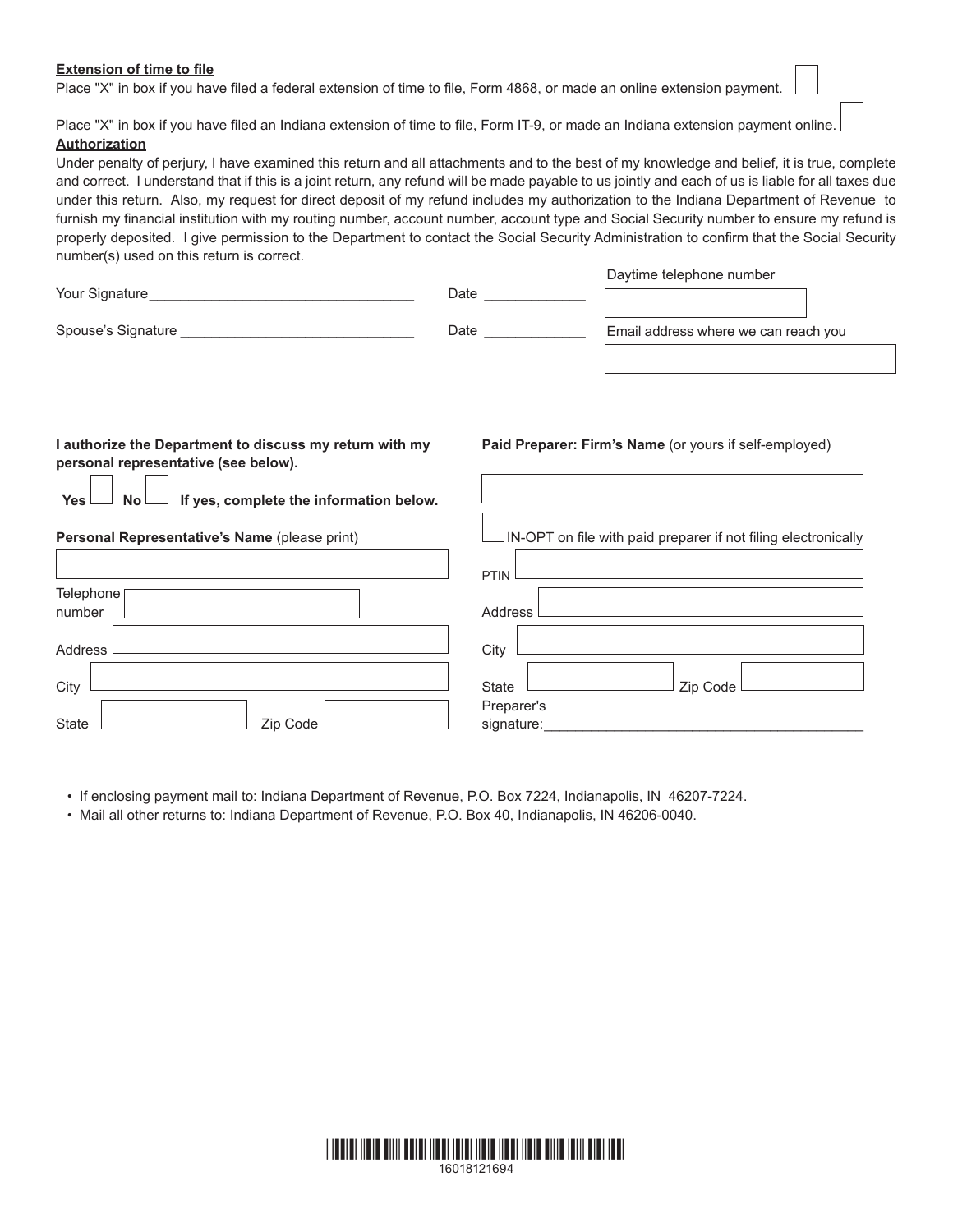$(R12 / 9-18)$ 

# Reciprocal States' 2-digit County Code Number and 2018 Indiana County Tax Rates

\*These rates have changed from the chart printed here last year

| <b>State</b><br>Code | <b>Certain</b><br><b>States</b> |                 | County   | <b>County</b>        | County<br>Tax     | County   | County           | County<br>Tax      |
|----------------------|---------------------------------|-----------------|----------|----------------------|-------------------|----------|------------------|--------------------|
| 94                   | <b>Illinois</b>                 |                 | Code     | <b>Name</b>          | Rate              | Code     | <b>Name</b>      | Rate               |
| 95<br>96             | Kentucky<br>Michigan            |                 | 26       | Gibson               | .007              | 61       | Parke            | .0265              |
| 97                   | Ohio                            |                 | 27       | Grant                | .0225             | 62       | Perry            | .0181              |
| 98                   | Pennsylvania                    |                 | 28       | Greene               | $.0175*$          | 63       | Pike             | .0075              |
| 99                   | Wisconsin                       |                 | 29       | Hamilton             | .01               | 64       | Porter           | .005               |
| 00                   | <b>All Other States</b>         |                 | 30       | Hancock              | .017              | 65       | Posey            | .0125              |
|                      |                                 |                 | 31       | Harrison             | .01               | 66       | Pulaski          | .0338              |
|                      |                                 |                 | 32       | <b>Hendricks</b>     | .015              | 67       | Putnam           | $.02*$             |
|                      |                                 | <b>County</b>   | 33       | Henry                | .015              | 68       | Randolph         | .0225              |
| County               | <b>County</b>                   | Tax             | 34       | Howard               | $.0175*$          | 69       | Ripley           | .0138              |
| Code                 | <b>Name</b>                     | Rate            | 35       | <b>Huntington</b>    | .0175             | 70       | Rush             | .021               |
| 01                   | Adams                           | .01624          | 36       | Jackson              | .021              | 71       | St. Joseph       | .0175              |
| 02                   | Allen                           | $.0148*$        | 37       | Jasper               | .02864            | 72       | Scott            | $.0216*$           |
| 03                   | <b>Bartholomew</b>              | $.0175*$        | 38       | Jay                  | .0245             | 73       | Shelby           | .015               |
| 04                   | Benton                          | .0179           | 39       | Jefferson            | .0035             | 74       | Spencer          | .008               |
| 05                   | <b>Blackford</b>                | .015            | 40       | Jennings             | .025              | 75       | Starke           | .0171              |
| 06                   | Boone                           | .015            | 41       | Johnson              | .01               | 76       | Steuben          | .0179              |
| 07                   | <b>Brown</b>                    | .025234         | 42       | Knox                 | .01               | 77       | Sullivan         | $.006*$            |
| 08                   | Carroll                         | .020733*        | 43       | Kosciusko            | .01               | 78       | Switzerland      | .01                |
| 09                   | Cass                            | .025            | 44       | LaGrange             | $.0165*$          | 79       | Tippecanoe       | .011               |
| 10                   | Clark                           | .02             | 45       | Lake                 | .015              | 80       | Tipton           | .026               |
| 11                   | Clay                            | .0225           | 46       | LaPorte              | .0095             | 81       | Union            | .0175              |
| 12                   | Clinton                         | $.0225*$        | 47       | Lawrence             | .0175             | 82       | Vanderburgh      | $.012*$            |
| 13                   | Crawford                        | .01             | 48       | Madison              | .0175             | 83       | Vermillion       | $.015*$            |
| 14                   | <b>Daviess</b>                  | $.015*$<br>.006 | 49       | Marion               | $.0202*$<br>.0125 | 84       | Vigo             | $.014375*$<br>.029 |
| 15<br>16             | Dearborn<br>Decatur             | $.0235*$        | 50<br>51 | Marshall<br>Martin   | $.0175*$          | 85<br>86 | Wabash<br>Warren | .0212              |
| 17                   | DeKalb                          | .020325*        | 52       | Miami                | .0254             | 87       | Warrick          | .005               |
| 18                   | Delaware                        | .015            | 53       | Monroe               | .01345            | 88       |                  | .02                |
| 19                   | <b>Dubois</b>                   | .01             | 54       |                      | $.023*$           | 89       | Washington       | .015               |
| 20                   | Elkhart                         | .02             | 55       | Montgomery<br>Morgan | .0272             | 90       | Wayne<br>Wells   | .021               |
| 21                   | Fayette                         | .0237           | 56       | Newton               | .01               | 91       | White            | .0132              |
| 22                   | Floyd                           | $.012*$         | 57       | Noble                | .0175             | 92       | Whitley          | .014829            |
| 23                   | Fountain                        | $.021*$         | 58       | Ohio                 | .0125             |          |                  |                    |
| 24                   | Franklin                        | .015            | 59       | Orange               | $.0175*$          |          |                  |                    |
| 25                   | Fulton                          | $.020425*$      | 60       | Owen                 | .013              |          |                  |                    |

## **Personal Representative Information**

Typically, the department will contact you (and your spouse, if filing jointly) if there are any questions or concerns about your tax return. If you want the department to be able to discuss your tax return with someone else (e.g. the person who prepared it, a relative or friend, etc.), you'll need to complete this area.

If you complete this area, you are authorizing the department to be in contact with someone other than you concerning information about this tax return.

You may decide at any time to revoke the authorization for the department to be in contact with your personal representative. If you do, you will need to tell us that in

a signed statement. Include your name, Social Security number and the year of your tax return. Mail your statement to Indiana Department of Revenue, P.O. Box 40, Indianapolis, IN. 46206-0040.

#### **Paid Preparer Information**

Fill out this area if a paid preparer completed this tax return.

## Who may file Form IT-40RNR? Full-

year residents of Kentucky, Michigan, Ohio, Pennsylvania, or Wisconsin may use this form if:

• Your income from Indiana sources is only from wages, salaries, tips or commissions, and

. Your Indiana credits are only from Indiana state and/or county taxes withheld.

While unemployment compensation from Indiana sources received by an Indiana nonresident is not subject to tax in Indiana, you must file Form IT-40PNR to claim a refund of ANY Indiana state/ county withholdings.

Professional team members cannot file Form IT-40RNR; they must file Form IT-40PNR.

Important: Do not file this form if you have Indiana riverboat winnings. You must file Form IT-40PNR.